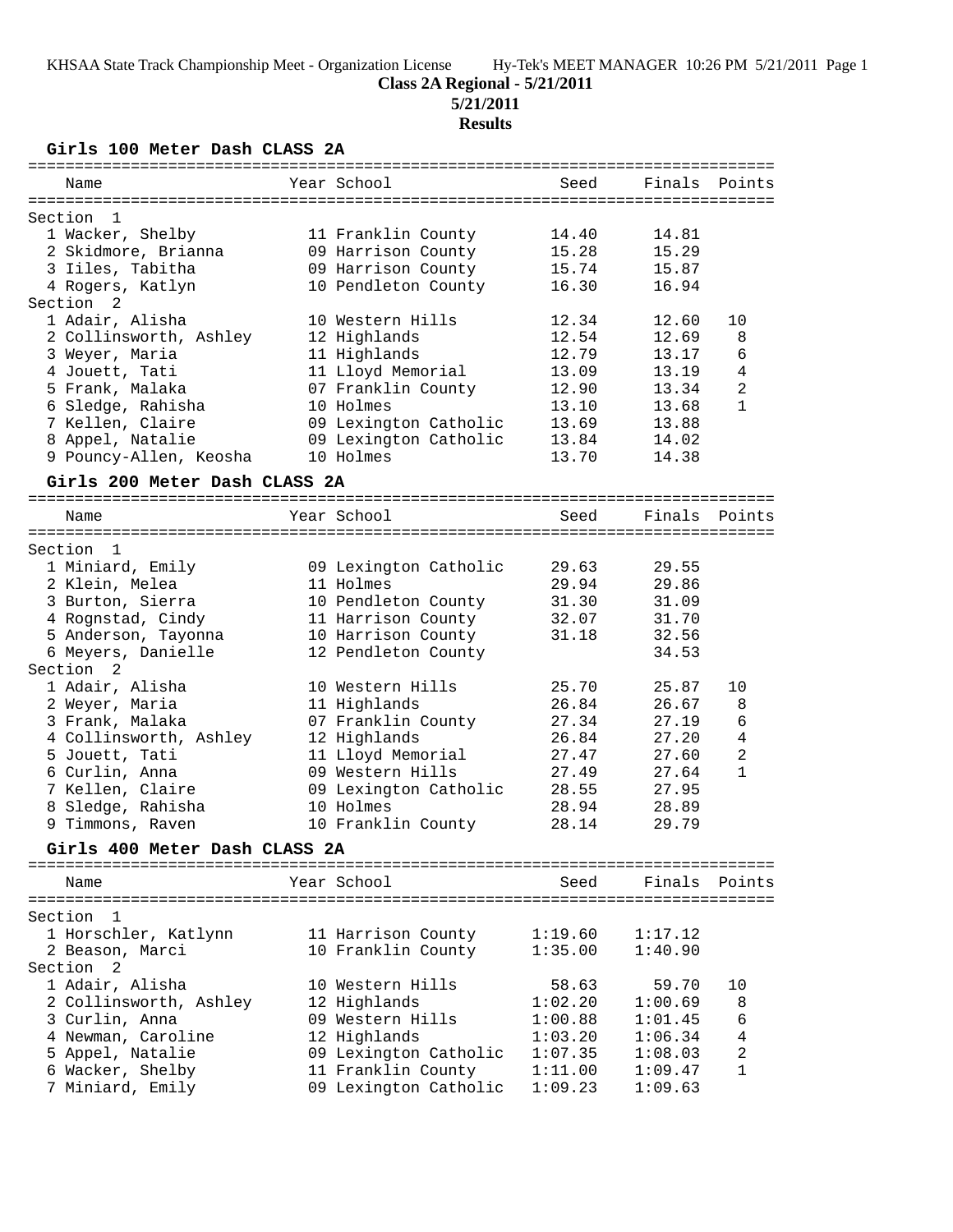**Class 2A Regional - 5/21/2011**

**5/21/2011**

## **Results**

| Girls 400 Meter Dash CLASS 2A    |                       |          |          |                |
|----------------------------------|-----------------------|----------|----------|----------------|
| 8 Solomon, Ebonie                | 12 Holmes             | 1:07.34  | 1:15.76  |                |
| 9 Zmyslo, Ania                   | 10 Pendleton County   | 1:16.03  | 1:20.18  |                |
| Girls 800 Meter Run CLASS 2A     |                       |          |          |                |
|                                  |                       |          |          |                |
| Name                             | Year School           | Seed     | Finals   | Points         |
|                                  |                       |          |          |                |
| Section<br>1                     |                       |          |          |                |
| 1 Bochantin, Kerri               | 10 Franklin County    | 2:31.00  | 2:34.59  | 10             |
| 2 Bodart, Claire                 | 11 Lexington Catholic | 2:35.44  | 2:34.82  | 8              |
| 3 Abner, Ava                     | 10 Highlands          | 2:32.94  | 2:34.89  | 6              |
| 4 Farley, Alyssa                 | 09 Highlands          | 2:36.74  | 2:38.53  | 4              |
| 5 Hassur, Mindy                  | 10 Lexington Catholic | 2:47.40  | 2:51.06  | $\overline{2}$ |
| 6 Hyman, Danielle                | 10 Lloyd Memorial     | 3:00.53  | 2:56.27  | $\mathbf{1}$   |
| 7 Marshall, Micaela              | 07 Lloyd Memorial     | 3:04.10  | 2:56.45  |                |
| 8 Joy, Kayla                     | 09 Harrison County    | 3:15.00  | 3:21.12  |                |
| Girls 1600 Meter Run CLASS 2A    |                       |          |          |                |
| Name                             | Year School           | Seed     | Finals   | Points         |
|                                  |                       |          |          |                |
| 1 Ossege, Lauren                 | 07 Highlands          | 5:38.70  | 5:36.70  | 10             |
| 2 Duncan, Torey                  | 11 Lloyd Memorial     | 5:38.14  | 5:44.27  | 8              |
| 3 Fry, Taylor                    | 09 Harrison County    | 5:54.30  | 5:51.59  | 6              |
| 4 Duncan, Sarah                  | 09 Lloyd Memorial     | 5:44.90  | 5:55.04  | $\overline{4}$ |
| 5 Hellmann, Jennifer             | 11 Franklin County    | 6:14.00  | 6:06.14  | $\sqrt{2}$     |
| 6 Hailey, Megan                  | 11 Lexington Catholic | 6:01.10  | 6:14.25  | $\mathbf{1}$   |
| 7 DeNigris, Emily                | 08 Western Hills      | 6:05.53  | 6:15.36  |                |
| 8 Dauer, Paige                   | 09 Highlands          |          | 6:16.99  |                |
| 9 Hassur, Mindy                  | 10 Lexington Catholic | 6:19.80  | 6:17.23  |                |
| 10 Carr, Mariah                  | 12 Harrison County    | 7:51.75  | 8:24.71  |                |
| 11 Beason, Marci                 | 10 Franklin County    | 8:15.00  | 9:05.62  |                |
| -- Jones, Harper                 | 08 Western Hills      | 5:50.43  | DNF      |                |
| Girls 3200 Meter Run CLASS 2A    |                       |          |          |                |
|                                  |                       |          |          |                |
| Name                             | Year School           | Seed     | Finals   | Points         |
| 1 Ossege, Lauren                 | 07 Highlands          | 11:54.90 | 12:17.62 | 10             |
| 2 Duncan, Torey                  | 11 Lloyd Memorial     | 11:50.77 | 12:34.64 | 8              |
| 3 Duncan, Sarah                  | 09 Lloyd Memorial     | 12:22.60 | 12:46.55 | 6              |
| 4 Just, Kristen                  | 11 Franklin County    | 12:51.00 | 13:00.02 | $\,4$          |
| 5 Fry, Taylor                    | 09 Harrison County    | 13:56.80 | 13:26.43 | 2              |
| 6 DeNigris, Emily                | 08 Western Hills      | 13:08.06 | 13:34.92 | $\mathbf{1}$   |
| 7 Russ, Erika                    | 11 Lexington Catholic | 14:00.89 | 13:44.16 |                |
| 8 Gammon, Katie                  | 12 Lexington Catholic | 14:39.90 | 15:26.14 |                |
| 9 Beason, Jamie                  | 07 Franklin County    | 14:20.00 | 16:19.88 |                |
| Girls 100 Meter Hurdles CLASS 2A |                       |          |          |                |
| Name                             | Year School           | Seed     | Finals   | Points         |
|                                  |                       |          |          |                |
| 1 Phillips, Shakiyla             | 10 Holmes             | 20.24    | 20.52    |                |
| 2 Manning, Kayla                 | 09 Lexington Catholic | 21.54    | 20.57    |                |

3 Zmyslo, Ania 10 Pendleton County 21.16 21.21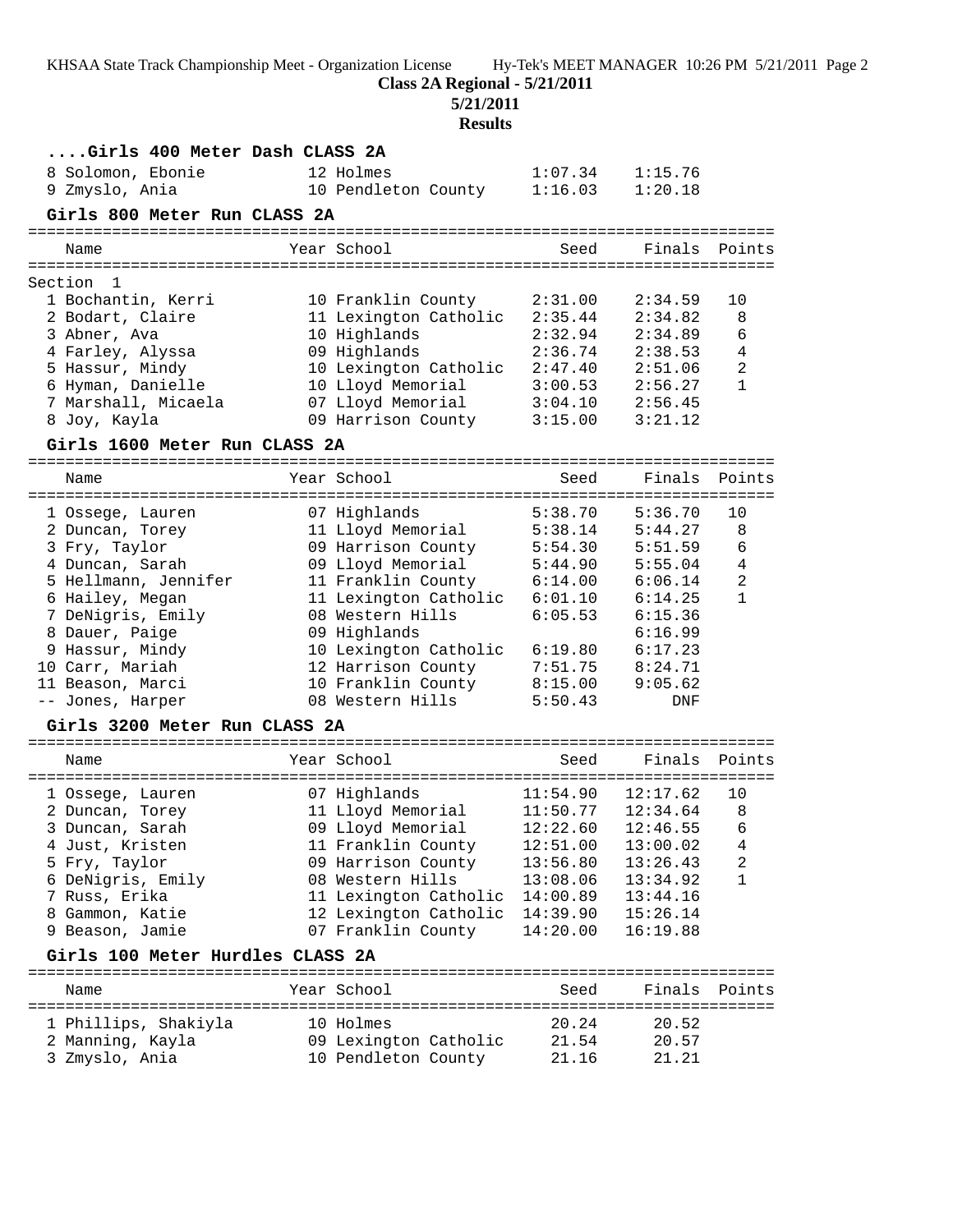**Class 2A Regional - 5/21/2011**

**5/21/2011**

**Results**

| Girls 100 Meter Hurdles CLASS 2A |                       |                         |       |        |                |
|----------------------------------|-----------------------|-------------------------|-------|--------|----------------|
| 4 Jaskowiak, Katie               | 09 Western Hills      |                         | 21.61 | 21.59  |                |
| Section<br>2                     |                       |                         |       |        |                |
| 1 Crabtree, Jessica              | 12 Lloyd Memorial     |                         | 16.34 | 16.04  | 10             |
| 2 Collinsworth, Ashley           | 12 Highlands          |                         | 16.74 | 16.07  | 8              |
| 3 Mangold, Bridgette             | 09 Lexington Catholic |                         | 17.81 | 17.32  | 6              |
| 4 Mattox, Caylin                 | 09 Harrison County    |                         | 18.28 | 18.22  | $\overline{4}$ |
| 5 Mitchell, Taylor               | 09 Highlands          |                         | 17.54 | 18.53  | $\sqrt{2}$     |
| 6 Clouse, Emily                  | 10 Franklin County    |                         | 19.00 | 19.19  | $\mathbf{1}$   |
| 7 Carr, Haley                    | 09 Harrison County    |                         | 16.98 | 19.27  |                |
| 8 Monaco, Megan                  | 09 Lloyd Memorial     |                         | 19.84 | 19.62  |                |
| -- Critterden, Tori              | 09 Western Hills      |                         | 20.19 | FS     |                |
| Girls 300 Meter Hurdles CLASS 2A |                       |                         |       |        |                |
| Name                             | Year School           |                         | Seed  | Finals | Points         |
|                                  |                       |                         |       |        |                |
| Section 1<br>1 Monaco, Megan     | 09 Lloyd Memorial     |                         | 58.31 | 58.00  |                |
| Section 2                        |                       |                         |       |        |                |
| 1 Mangold, Bridgette             | 09 Lexington Catholic |                         | 50.24 | 49.62  | 10             |
| 2 Ritchie, Jenny                 | 12 Lexington Catholic |                         | 51.44 | 50.12  | 8              |
| 3 Hall, Alaina                   | 09 Western Hills      |                         | 51.30 | 51.37  | 6              |
| 4 Pendery, Caitlin               | 12 Highlands          |                         | 53.74 | 52.06  | $\overline{4}$ |
| 5 Carr, Haley                    | 09 Harrison County    |                         | 53.80 | 53.47  | $\sqrt{2}$     |
| 6 White, Nannilena               | 09 Franklin County    |                         | 50.60 | 53.84  | $\mathbf{1}$   |
| 7 Mattox, Caylin                 | 09 Harrison County    |                         | 55.36 | 54.32  |                |
| 8 Roy, Taylor                    | 10 Highlands          |                         | 56.14 | 54.46  |                |
| 9 Schoell, Anja                  | 11 Lloyd Memorial     |                         | 54.18 | 54.71  |                |
| Girls 4x100 Meter Relay CLASS 2A |                       |                         |       |        |                |
|                                  |                       |                         |       |        |                |
| School                           |                       |                         | Seed  | Finals | Points         |
| Section 1                        |                       |                         |       |        |                |
| 1 Highlands                      |                       |                         | 50.94 | 51.27  | 10             |
| 1) Scaggs, Lindsey 12            |                       | 2) Earlywine, Jordan 11 |       |        |                |
| 3) Watson, Sydney 11             |                       | 4) Weyer, Maria 11      |       |        |                |
| 5) Collinsworth, Ashley 12       |                       | 6) Newman, Caroline 12  |       |        |                |
| 7) Roy, Taylor 10                |                       | 8) Geiman, Laura 12     |       |        |                |
| 2 Lloyd Memorial                 |                       |                         | 53.04 | 53.10  | 8              |
| 1) Crabtree, Jessica 12          |                       | 2) Jouett, Tati 11      |       |        |                |
| 3) Carter, Caitlin 09            |                       | 4) Johns, Briana 10     |       |        |                |
| 5) Schoell, Anja 11              |                       | 6) Monaco, Megan 09     |       |        |                |
| 7) Bell, Tabresha 10             |                       | 8) Ray, Carol 09        |       |        |                |
| 3 Franklin County                |                       |                         | 52.84 | 53.45  | 6              |
| 1) Coleman, Rebecca 09           |                       | 2) Timmons, Raven 10    |       |        |                |
| 3) Frank, Malaka 07              |                       | 4) White, Nannilena 09  |       |        |                |
| 5) Clouse, Emily 10              |                       | 6) Parris, Brittany 11  |       |        |                |
| 7) Wacker, Shelby 11             |                       | 8) Wilcox, Jasmine 10   |       |        |                |
| 4 Holmes                         |                       |                         | 55.54 | 54.21  | 4              |
| 1) Pouncy-Allen, Keosha 10       |                       | 2) Klein, Melea 11      |       |        |                |
| 3) Solomon, Ebonie 12            |                       | 4) Sledge, Rahisha 10   |       |        |                |
| 5) Phillips, Shakiyla 10         | 6)                    |                         |       |        |                |
| 5 Western Hills                  |                       |                         | 52.28 | 55.17  | 2              |
| 1) Harrod, Jenna 07              |                       | 2) Vance, Taylor 07     |       |        |                |
|                                  |                       |                         |       |        |                |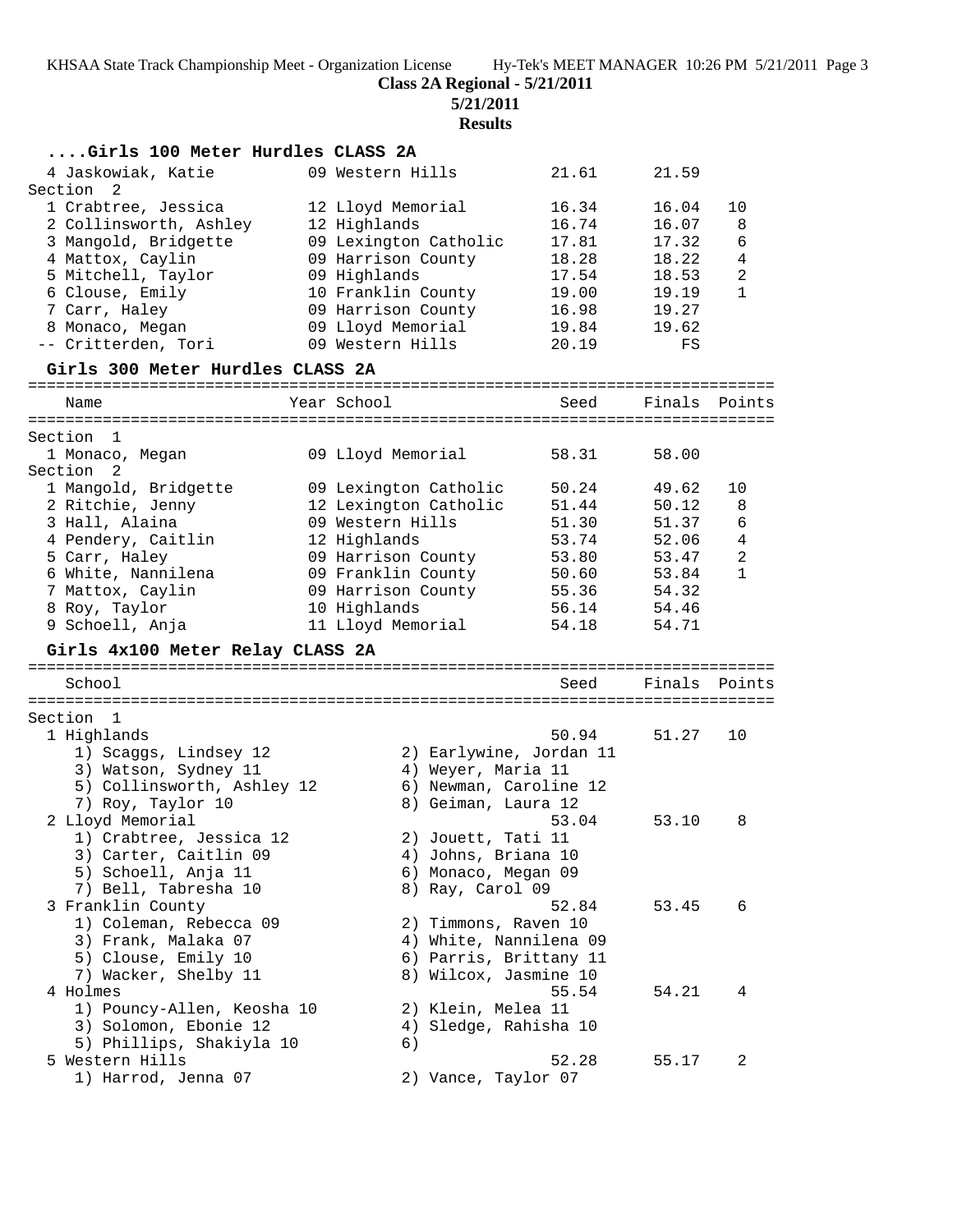**5/21/2011**

#### **Results**

#### **....Girls 4x100 Meter Relay CLASS 2A**

| 3) Jackson, Kaitlin 10   | 4) Bradley, Kory 10     |       |  |
|--------------------------|-------------------------|-------|--|
| 5) Adair, Alisha 10      | 6) Curlin, Anna 09      |       |  |
| 7) Hall, Alaina 09       | 8) Rowe, Sammie 11      |       |  |
| 6 Harrison County        | 56.88                   | 56.21 |  |
| 1) Rognstad, Cindy 11    | 2) Lesak, Makinsey 09   |       |  |
| 3) Darnell, Catherine 12 | 4) Anderson, Tayonna 10 |       |  |
| 5) Skidmore, Brianna 09  | 6) Alas, Jessica 10     |       |  |
| 7) Boyers, Elizabeth 10  | 8) Iiles, Tabitha 09    |       |  |
|                          |                         |       |  |

#### **Girls 4x200 Meter Relay CLASS 2A**

================================================================================ School Seed Finals Points ================================================================================ 1 Highlands 1:48.24 1:46.97 10 1) Scaggs, Lindsey 12 2) Earlywine, Jordan 11 3) Newman, Caroline 12  $\hskip1cm$  4) Weyer, Maria 11 5) Collinsworth, Ashley 12 (6) Watson, Sydney 11 7) Roy, Taylor 10 and 8) New, Ellie 09 2 Franklin County 1:50.10 1:49.79 8 1) Coleman, Rebecca 09 2) Timmons, Raven 10 3) Frank, Malaka 07 4) White, Nannilena 09 5) Parris, Brittany 11 6) Clouse, Emily 10 7) Wacker, Shelby 11 8) Wilcox, Jasmine 10 3 Western Hills 1:54.01 1:50.16 6 1) Harrod, Jenna 07 2) Jackson, Kaitlin 10 3) Hall, Alaina 09 4) Adair, Alisha 10 5) Curlin, Anna 09 6) Bradley, Kory 10 7) Vance, Taylor 07 (8) Rowe, Sammie 11 4 Lexington Catholic 1:55.00 1:55.00 4 1) Appel, Natalie 09 2) Kellen, Claire 09 3) Miniard, Emily 09 4) Mangold, Bridgette 09 5) Ritchie, Jenny 12 6) Metheny, Julie Anne 09 7) Sanders, Kathryn 10 8) 5 Holmes 1:59.90 1:55.29 2 1) Pouncy-Allen, Keosha 10 2) Klein, Melea 11 3) Solomon, Ebonie 12 4) Sledge, Rahisha 10 5) Phillips, Shakiyla 10 (6) 6 Lloyd Memorial 1:53.01 1:57.20 1 1) Jouett, Tati 11 2) Carter, Caitlin 09 3) Johns, Briana 10 (4) Schoell, Anja 11 5) Bell, Tabresha 10 6) Monaco, Megan 09 7) Ray, Carol 09 8) Crabtree, Jessica 12 7 Harrison County 1:57.80 1:58.01 1) Rognstad, Cindy 11 2) Mattox, Chelsee 12 3) Carr, Haley 09 4) Lesak, Makinsey 09 5) Alas, Jessica 10 6) Anderson, Tayonna 10 7) Horschler, Katlynn 11 8) Mattox, Caylin 09 **Girls 4x400 Meter Relay CLASS 2A** ================================================================================ School Seed Finals Points ================================================================================ 1 Highlands 4:19.54 4:18.83 10 1) Abner, Ava 10 2) Newman, Caroline 12

- 3) Dupont, Danielle 11 (4) Etherton, Kelsey 09
-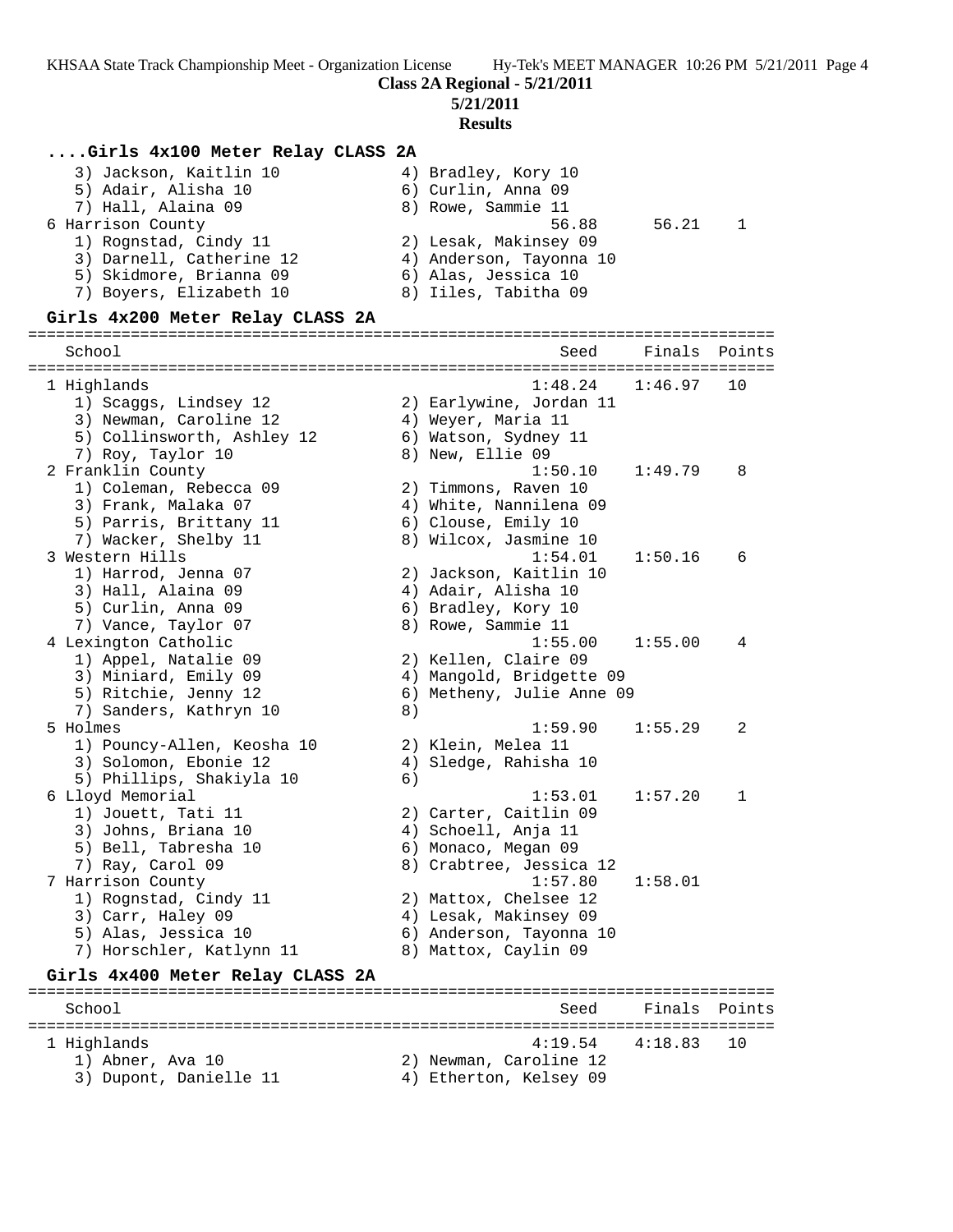## **5/21/2011**

## **Results**

# **....Girls 4x400 Meter Relay CLASS 2A**

| 5) New, Ellie 09<br>7) Collinsworth, Ashley 12<br>2 Western Hills<br>1) Jackson, Kaitlin 10<br>3) Bradley, Kory 10<br>5) Harrod, Jenna 07 |    | 6) Wiseman, Courtney 10<br>8) Geiman, Laura 12<br>4:16.98<br>2) Curlin, Anna 09<br>4) Hall, Alaina 09<br>6) Adair, Alisha 10 | 4:26.60  | 8      |
|-------------------------------------------------------------------------------------------------------------------------------------------|----|------------------------------------------------------------------------------------------------------------------------------|----------|--------|
| 7) Jones, Harper 08<br>3 Franklin County<br>1) Bochantin, Kerri 10<br>3) Coleman, Rebecca 09                                              |    | 8) Richardson, Kolby 09<br>4:39.00<br>2) Clouse, Emily 10<br>4) Timmons, Raven 10                                            | 4:34.92  | 6      |
| 5) White, Nannilena 09<br>7) Just, Kristen 11<br>4 Harrison County<br>1) Fry, Taylor 09                                                   |    | 6) Wacker, Shelby 11<br>8) Parris, Brittany 11<br>4:48.86<br>2) Mattox, Chelsee 12                                           | 4:38.27  | 4      |
| 3) Lesak, Makinsey 09<br>5) Horschler, Katlynn 11<br>7) Alas, Jessica 10<br>5 Lexington Catholic                                          |    | 4) Carr, Haley 09<br>6) Mattox, Caylin 09<br>8) Caudill, Bailey 10<br>4:36.68                                                | 4:44.20  | 2      |
| 1) Appel, Natalie 09<br>3) Mangold, Bridgette 09<br>5) Miniard, Emily 09<br>7) Hassur, Mindy 10                                           | 8) | 2) Kellen, Claire 09<br>4) Bodart, Claire 11<br>6) Ritchie, Jenny 12<br>4:50.00                                              |          |        |
| 6 Lloyd Memorial<br>1) Schoell, Anja 11<br>3) Ray, Carol 09<br>5) Monaco, Megan 09<br>7) Bell, Tabresha 10                                |    | 2) Carter, Caitlin 09<br>4) Hyman, Danielle 10<br>6) Marshall, Micaela 07<br>8) Plageman, Katie 09                           | 4:53.08  | 1      |
| Girls 4x800 Meter Relay CLASS 2A                                                                                                          |    |                                                                                                                              |          |        |
| School                                                                                                                                    |    | Seed                                                                                                                         | Finals   | Points |
| 1 Franklin County<br>1) Just, Kristen 11<br>3) Coleman, Rebecca 09<br>5) Mello, Brittany 10                                               |    | 10:53.47<br>2) Hellmann, Jennifer 11<br>4) Bochantin, Kerri 10<br>6) Beason, Jamie 07<br>8) Beason, Marci 10                 | 10:28.78 | 10     |
| 7) Wacker, Shelby 11<br>2 Highlands<br>1) Etherton, Kelsey 09<br>3) Klump, Maddie 10<br>5) Abner, Ava 10<br>7) Dauer, Paige 09            |    | 10:17.64<br>2) Wiseman, Courtney 10<br>4) Farley, Alyssa 09<br>6) Ossege, Lauren 07<br>8) Dupont, Danielle 11                | 10:31.03 | 8      |
| 3 Western Hills<br>1) Jones, Harper 08<br>3) Jackson, Kaitlin 10<br>5) Curlin, Anna 09<br>7) Richardson, Kolby 09                         |    | 10:46.73<br>2) Bradley, Kory 10<br>4) Hall, Alaina 09<br>6) Adair, Alisha 10<br>8) DeNigris, Emily 08                        | 11:05.27 | 6      |
| 4 Lloyd Memorial<br>1) Duncan, Torey 11<br>3) Hyman, Danielle 10<br>5) Bartee, Emily 12<br>7) Ray, Carol 09                               |    | 10:53.42<br>2) Duncan, Sarah 09<br>4) Marshall, Micaela 07<br>6) Davis, Courtney 10<br>8) Monaco, Megan 09                   | 11:15.38 | 4      |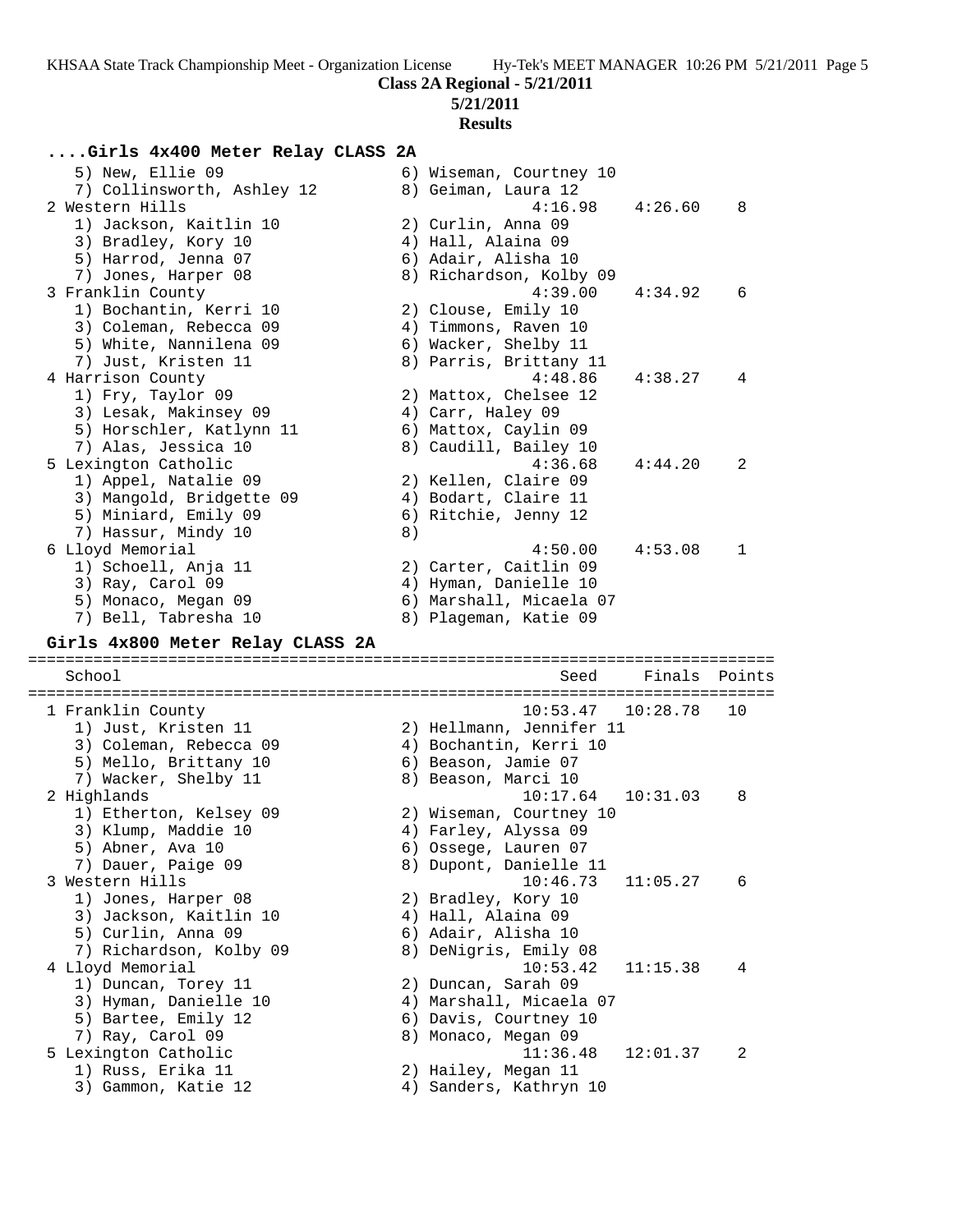**Class 2A Regional - 5/21/2011**

**5/21/2011**

## **Results**

# **....Girls 4x800 Meter Relay CLASS 2A**

| 5) Johnson, Kristin 09 | 6) Bodart, Claire 11     |
|------------------------|--------------------------|
| 7) Hassur, Mindy 10    | 8) King, Emma 09         |
| 6 Harrison County      | $11:51.56$ $12:48.79$ 1  |
| 1) Alas, Jessica 10    | 2) Mattox, Chelsee 12    |
| 3) Joy, Kayla 09       | 4) Horschler, Katlynn 11 |
| 5) Fry, Taylor 09      | 6) Carr, Kelsey 12       |
| 7) Carr, Mariah 12     | 8) Caudill, Bailey 10    |

## **Boys 100 Meter Dash CLASS 2A**

| Name                         | Year School           | Seed  | Finals        | Points         |
|------------------------------|-----------------------|-------|---------------|----------------|
|                              |                       |       |               |                |
| 2<br>Section                 |                       |       |               |                |
| 1 McGurn, Ian                | 11 Highlands          | 11.84 | 11.85         |                |
| 2 Clark, Christian           | 11 Covington Catholic | 11.89 | 11.92         |                |
| 3 Llanora, Kent              | 11 Lexington Catholic | 12.07 | 12.36         |                |
| 4 Roberts, Chris             | 09 Franklin County    | 12.03 | 12.42         |                |
| 5 Holmes, Ethan              | 12 Pendleton County   | 12.30 | 12.57         |                |
| 6 Smith, Dillon              | 10 Lloyd Memorial     | 12.45 | 12.66         |                |
| 7 Kells, Jacob               | 10 Pendleton County   | 13.78 | 14.43         |                |
| Section 3                    |                       |       |               |                |
| 1 Timmons, Ryan              | 10 Franklin County    | 10.90 | 11.08         | 10             |
| 2 Clay, Bobby                | 12 Western Hills      | 11.03 | 11.12         | 8              |
| 3 Sheehan, Austin            | 11 Highlands          | 11.40 | 11.42         | 6              |
| 4 Batts, Thomas              | 11 Covington Catholic | 11.34 | 11.60         | 4              |
| 5 Burden, Nico               | 10 Holmes             | 11.48 | 11.63         | $\overline{a}$ |
| 6 Bennet, Rashad             | 11 Lexington Catholic | 11.65 | 11.65         | $\mathbf{1}$   |
| 7 Anness, Ben                | 10 Harrison County    | 11.60 | 11.83         |                |
| 8 Price, Marc                | 11 Holmes             | 11.60 | 12.14         |                |
| 9 Korona, Joe                | 11 Harrison County    | 11.70 | 12.47         |                |
| Boys 200 Meter Dash CLASS 2A |                       |       |               |                |
|                              |                       |       |               |                |
| Name                         | Year School           | Seed  | Finals Points |                |
|                              |                       |       |               |                |
| Section<br>2                 |                       |       |               |                |
| 1 Bennet, Rashad             | 11 Lexington Catholic | 24.64 | 23.76         |                |
| 2 Price, Marc                | 11 Holmes             | 24.00 | 24.21         |                |
| 3 Kendall, Scott             | 10 Harrison County    | 24.90 | 25.24         |                |
| 4 Talbott, Deshawn           | 09 Harrison County    | 24.80 | 25.32         |                |
| 5 Greene, Clinton            | 12 Pendleton County   | 25.70 | 25.52         |                |
| 6 Holmes, Ethan              | 12 Pendleton County   | 25.60 | 25.97         |                |
| 7 Smith, Dillon              | 10 Lloyd Memorial     | 25.83 | 26.06         |                |
| Section 3                    |                       |       |               |                |
| 1 Clay, Bobby                | 12 Western Hills      | 22.43 | 22.11         | 10             |
| 2 Timmons, Ryan              | 10 Franklin County    | 22.14 | 22.25         | 8              |
| 3 Batts, Thomas              | 11 Covington Catholic | 23.51 | 23.15         | 6              |
| 4 Bell, William              | 12 Franklin County    | 23.44 | 23.18         | 4              |
| 5 Burden, Nico               | 10 Holmes             | 23.44 | 23.34         | $\overline{2}$ |
| 6 Compton, Cory              | 12 Highlands          | 23.54 | 23.55         | $\mathbf{1}$   |
| 7 Egbers, Ethan              | 10 Covington Catholic | 24.14 | 24.08         |                |
| 8 Bruns, Devin               | 11 Highlands          | 23.74 | 24.19         |                |
| 9 Carter, Niko               | 10 Lloyd Memorial     | 23.64 | 24.34         |                |
|                              |                       |       |               |                |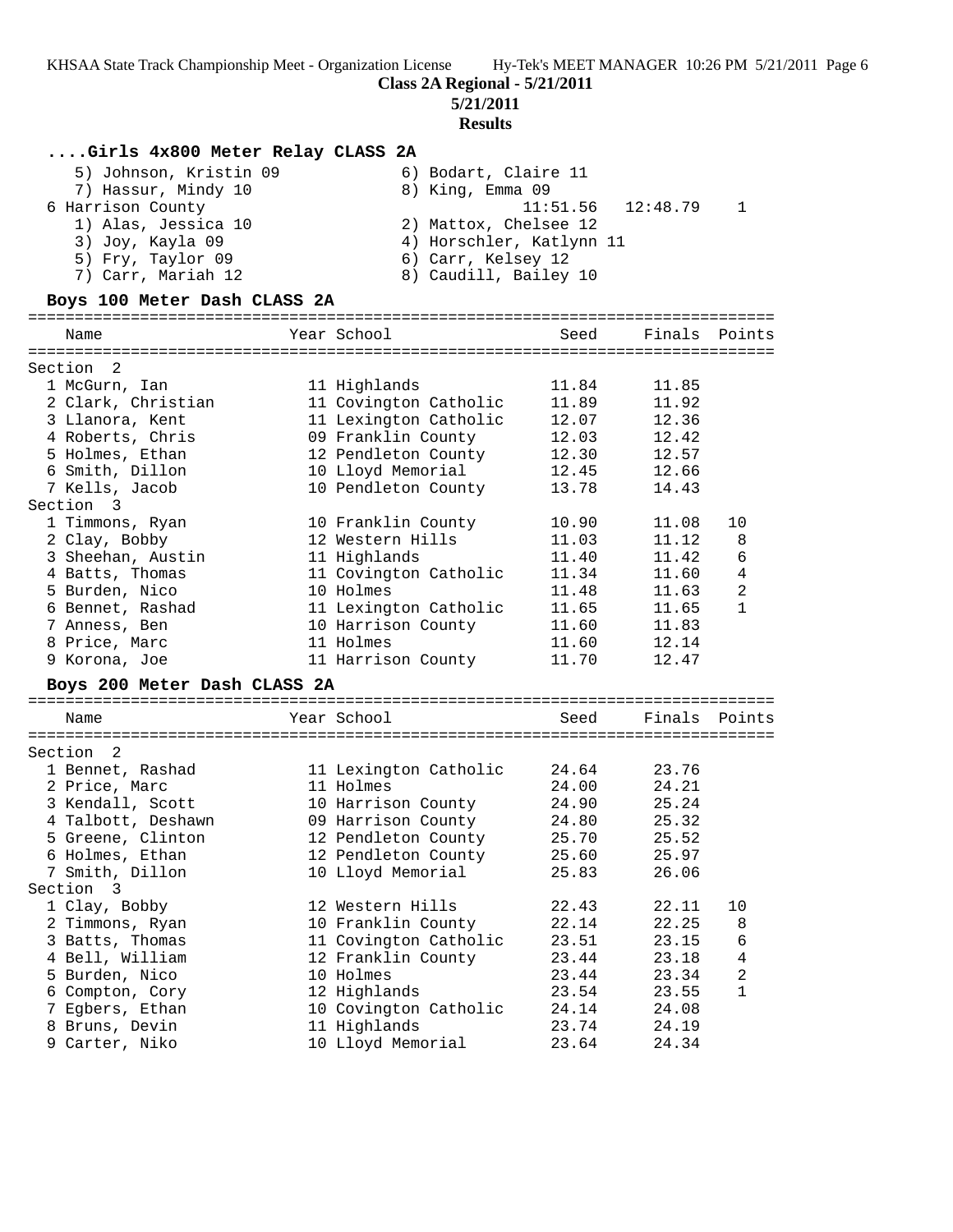**5/21/2011**

# **Results**

**Boys 400 Meter Dash CLASS 2A**

| Name                          | Year School           | Seed    | Finals        | Points         |
|-------------------------------|-----------------------|---------|---------------|----------------|
| -2                            |                       |         |               |                |
| Section<br>1 Flaugher, Austin | 10 Pendleton County   | 56.12   | 55.15         |                |
| 2 Baker, Thomas               | 11 Lexington Catholic | 55.51   | 55.48         |                |
| 3 Dixon, Victor               | 09 Bourbon County     | 57.20   | 56.07         |                |
| 4 Williams, Keland            | 11 Lloyd Memorial     | 59.59   | 59.96         |                |
| 5 Kells, Jacob                | 10 Pendleton County   | 1:02.17 | 1:02.79       |                |
| Section 3                     |                       |         |               |                |
| 1 Babbage, Brian              | 11 Lexington Catholic | 50.79   | 50.24         | 10             |
| 2 Bell, William               | 12 Franklin County    | 51.14   | 50.24         | 8              |
| 3 Hall, Campbelll             | 11 Harrison County    | 50.98   | 50.67         | 6              |
| 4 Clarke, Brandon             | 11 Harrison County    | 52.98   | 52.05         | 4              |
| 5 McGurn, Kyle                | 12 Highlands          | 52.74   | 52.34         | 2              |
| 6 Snyder, Ryan                | 12 Covington Catholic | 52.44   | 52.75         | $\mathbf{1}$   |
| 7 Panoushek, Ryan             | 11 Covington Catholic | 54.00   | 54.82         |                |
| 8 Fay, Zac                    | 12 Highlands          | 54.94   | 55.83         |                |
|                               |                       |         |               |                |
| 9 Clay, Bobby                 | 12 Western Hills      | 52.23   | 57.46         |                |
| Boys 800 Meter Run CLASS 2A   |                       |         |               |                |
| Name                          | Year School           | Seed    | Finals Points |                |
|                               |                       |         |               |                |
| Section 1                     |                       |         |               |                |
| 1 Richey, Joe                 | 11 Lexington Catholic | 2:01.92 | 2:04.52       | 10             |
| 2 Flynn, Alex                 | 11 Covington Catholic | 2:05.48 | 2:06.15       | 8              |
| 3 VanArsdall, Will            | 12 Franklin County    | 2:08.00 | 2:07.36       | 6              |
| 4 Babbage, Brian              | 11 Lexington Catholic | 2:06.23 | 2:10.07       | $\overline{4}$ |
| 5 Huffman, Austin             | 11 Western Hills      | 2:06.45 | 2:10.79       | $\overline{a}$ |
| 6 Baker, Matt                 | 12 Covington Catholic | 2:10.25 | 2:11.10       | $\mathbf{1}$   |
| 7 Martin, Tyler               | 11 Harrison County    | 2:07.80 | 2:11.69       |                |
| 8 Rosenhagen, Austin          | 12 Highlands          | 2:05.10 | 2:15.58       |                |
| 9 Oder, Ryan                  | 11 Holmes             | 2:24.00 | 2:17.44       |                |
| 10 Jackson, Brandon           | 12 Holmes             | 2:23.24 | 2:19.14       |                |
| 11 Hughes, Grant              | 11 Western Hills      | 2:14.30 | 2:19.48       |                |
| 12 Riddle, Zack               | 08 Lloyd Memorial     | 2:17.10 | 2:20.92       |                |
| 13 Hilker, Travis             | 12 Highlands          | 2:17.60 | 2:22.00       |                |
| 14 Palmer, Keenan             | 12 Harrison County    | 2:23.30 | 2:22.14       |                |
| 15 Nieporte, Nick             | 09 Lloyd Memorial     | 2:17.10 | 2:35.69       |                |
| 16 Scott, Jonathan            | 11 Bourbon County     | 2:30.00 | 2:35.72       |                |
| 17 Spence, Garrett            | 11 Pendleton County   | 2:44.05 | 2:45.43       |                |
| Boys 1600 Meter Run CLASS 2A  |                       |         |               |                |
|                               |                       |         |               |                |
| Name                          | Year School           | Seed    | Finals        | Points         |
| 1 Richey, Joe                 | 11 Lexington Catholic | 4:32.12 | 4:41.03       | 10             |
| 2 Laureano, Nicholas          | 10 Lexington Catholic | 4:34.85 | 4:42.09       | 8              |
|                               | 11 Lloyd Memorial     |         |               | 6              |
| 3 Henn, Alex                  |                       | 4:49.80 | 4:47.26       |                |
| 4 Le, Khang                   | 12 Covington Catholic | 4:44.74 | 4:48.22       | 4              |
| 5 Thomas, Joe                 | 10 Harrison County    | 4:59.00 | 4:57.82       | $\overline{a}$ |
| 6 Huffman, Austin             | 11 Western Hills      | 4:54.07 | 4:59.58       | $\mathbf{1}$   |
| 7 Ruwe, Sam                   | 11 Covington Catholic | 4:59.86 | 5:00.30       |                |
| 8 Howell, Jacob               | 11 Pendleton County   | 4:57.97 | 5:01.16       |                |
| 9 Hughes, Grant               | 11 Western Hills      | 4:59.20 | 5:03.47       |                |
|                               |                       |         |               |                |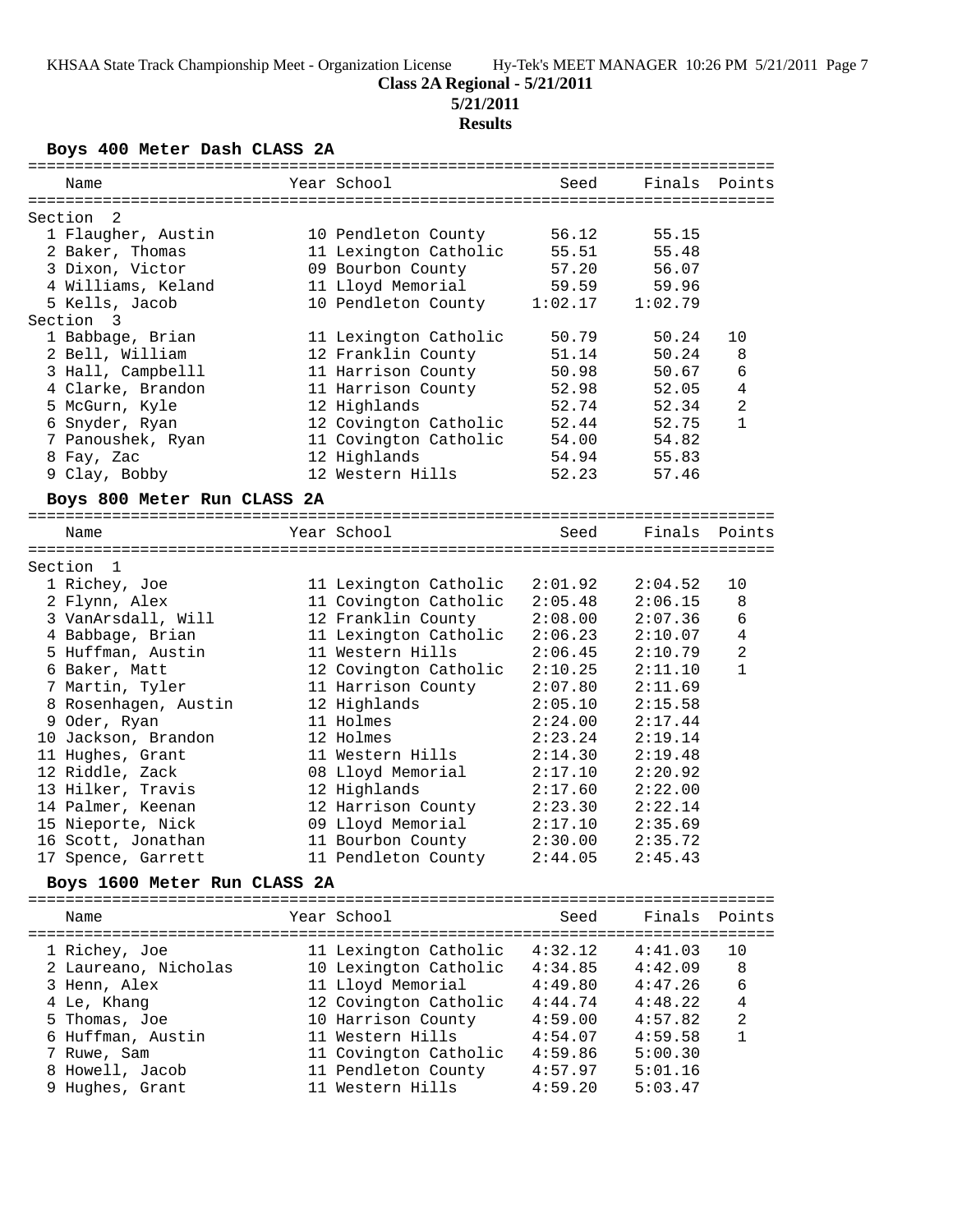**Class 2A Regional - 5/21/2011**

**5/21/2011**

# **Results**

| Boys 1600 Meter Run CLASS 2A             |                                          |                          |                       |                |
|------------------------------------------|------------------------------------------|--------------------------|-----------------------|----------------|
| 10 Musk, Camron                          | 10 Lloyd Memorial                        | 5:08.09                  | 5:09.31               |                |
| 11 Oder, Ryan                            | 11 Holmes                                | 5:17.51                  | 5:13.97               |                |
| 12 Smith, Harry                          | 09 Harrison County 6:30.00               |                          | 5:40.77               |                |
| 13 Spence, Garrett                       | 11 Pendleton County 5:53.50              |                          | 5:58.18               |                |
| 14 McCallon, Johnathan                   | 12 Holmes                                | 6:15.03                  | 6:02.67               |                |
| 15 Bean, Ethan                           | 09 Bourbon County                        | 6:15.00                  | 6:17.82               |                |
| Boys 3200 Meter Run CLASS 2A             |                                          |                          |                       |                |
|                                          | Year School                              |                          |                       | Finals Points  |
| Name                                     |                                          | Seed                     |                       |                |
| 1 Laureano, Nicholas                     | 10 Lexington Catholic 10:24.90           |                          | 10:20.92              | 10             |
| 2 Schlagbaum, Brayden                    | 11 Covington Catholic                    |                          | $10:24.22$ $10:28.83$ | 8              |
| 3 Menke, Brian                           | 09 Covington Catholic                    | 10:30.15                 | 10:31.43              | 6              |
| 4 Knies, Gavin                           | 11 Lexington Catholic                    | 10:36.63                 | 10:44.54              | 4              |
| 5 Carr, Grant                            | 09 Harrison County                       | 11:06.30                 | 11:09.07              | $\overline{a}$ |
| 6 Nix, Tyler                             | 10 Western Hills                         | $11:00.02$<br>$10:57.65$ | 11:16.86              | 1              |
| 7 Howell, Jacob                          | 11 Pendleton County                      |                          | 11:29.30              |                |
| 8 Wyatt, Brian                           | 10 Franklin County                       | 11:07.00                 | 11:41.48              |                |
| 9 Faulconer, Joey                        | 10 Harrison County                       | 11:26.10                 | 11:46.14              |                |
| 10 Musk, Camron                          | 10 Lloyd Memorial                        | 11:26.22                 | 11:53.30              |                |
| 11 Wasson, Zack                          | 11 Western Hills                         | 12:38.12                 | 12:27.47              |                |
| 12 Varney, Christian                     | 10 Holmes                                | 11:42.41                 | 12:31.83              |                |
| -- Griffith, John Michael                | 09 Highlands                             | 10:14.90                 | DQ                    | undergarment   |
| -- Henn, Alex                            | 11 Lloyd Memorial                        | 10:12.40                 | DQ                    | undergarment   |
| Boys 110 Meter Hurdles CLASS 2A          |                                          |                          |                       |                |
|                                          |                                          |                          |                       |                |
| Name                                     | Year School                              | Seed                     | Finals Points         |                |
|                                          |                                          |                          |                       |                |
| 1 Smith, Parker<br>2 Bowman, Zack        | 12 Franklin County<br>11 Franklin County | 19.50<br>19.09           | 19.07<br>19.19        |                |
|                                          | 09 Lloyd Memorial                        | 19.34                    | 20.20                 |                |
| 3 Withers, Dylan<br>Section <sub>2</sub> |                                          |                          |                       |                |
| 1 Bray, Tyler                            | 11 Lloyd Memorial                        | 16.44                    | 16.05                 | 10             |
| 2 Hudepohl, Austin                       | 12 Covington Catholic                    | 15.94                    | 16.24                 | 8              |
| 3 Migneault, Kyle                        | 12 Harrison County                       | 16.24                    | 16.44                 | 6              |
| 4 Murphy, Cameron                        | 09 Western Hills                         | 16.11                    | 16.65                 | 4              |
| 5 Klapheke, Daniel                       | 10 Harrison County                       | 16.54                    | 16.99                 | 2              |
| 6 Gray, Gabe                             | 11 Covington Catholic                    | 17.14                    | 17.66                 | 1              |
| 7 McClendon, Markus                      | 12 Holmes                                | 17.80                    | 18.50                 |                |
| 8 Daniel, DC                             | 12 Highlands                             | 18.64                    | 18.73                 |                |
| 9 Pridemore, Bradley                     | 09 Lexington Catholic                    | 18.44                    | 19.05                 |                |
| Boys 300 Meter Hurdles CLASS 2A          |                                          |                          |                       |                |
| Name                                     | Year School                              | Seed                     | Finals Points         |                |
|                                          |                                          |                          |                       |                |
| Section 1                                |                                          |                          |                       |                |
| 1 McAlmond, Clayton                      | 11 Bourbon County                        | 49.00                    | 49.32                 |                |
| 2 Pridemore, Bradley                     | 09 Lexington Catholic                    | 47.94                    | 50.75                 |                |
| 3 Hill, Bryce                            | 11 Pendleton County                      | 52.40                    | 55.35                 |                |
| Section <sub>2</sub>                     |                                          |                          |                       |                |
| 1 Hudepohl, Austin                       | 12 Covington Catholic                    | 42.34                    | 41.20                 | 10             |
| 2 Bruns, Drake                           | 11 Highlands                             | 42.44                    | 41.23                 | 8              |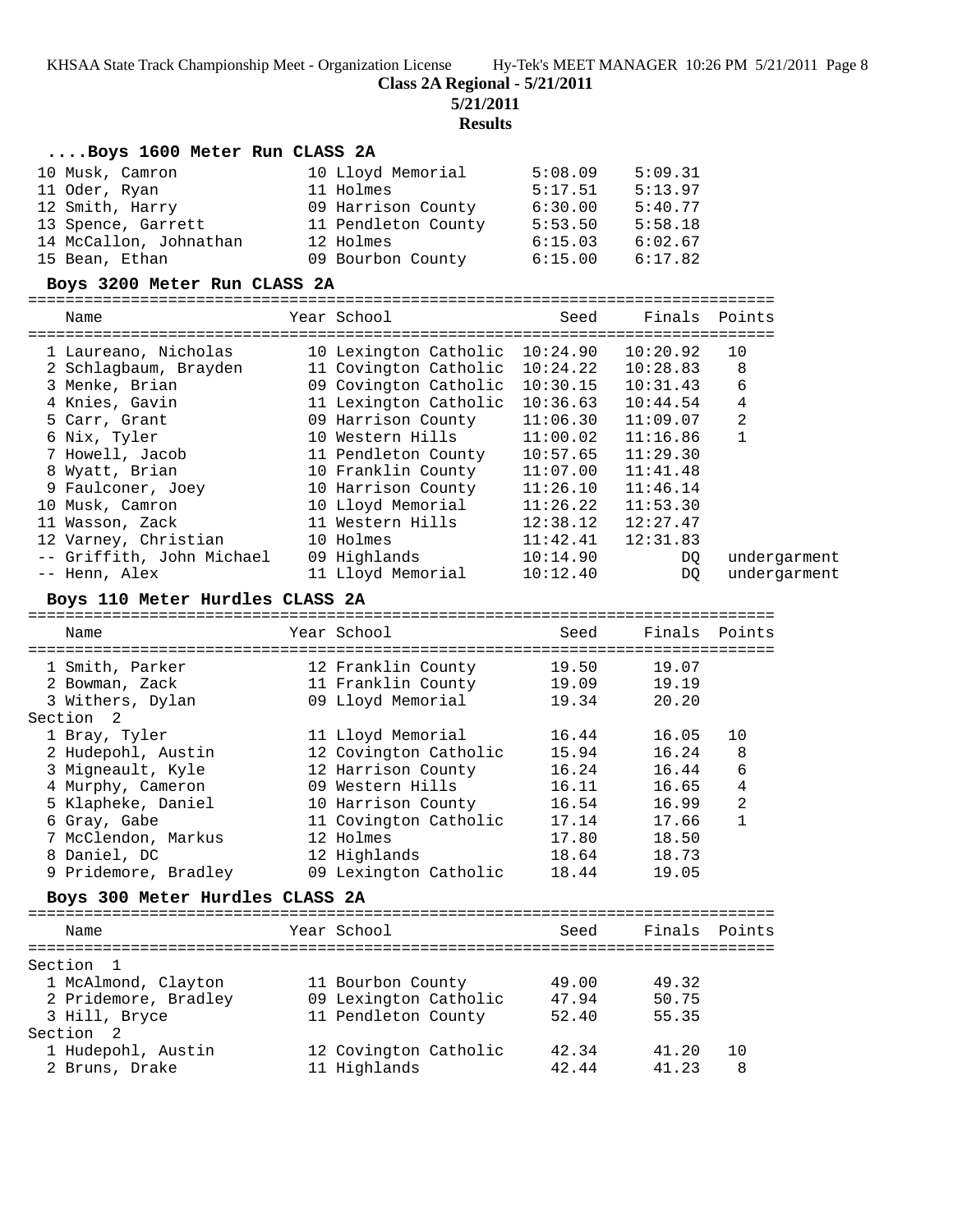**Class 2A Regional - 5/21/2011**

**5/21/2011**

**Results**

| Boys 300 Meter Hurdles CLASS 2A |                        |                         |        |              |
|---------------------------------|------------------------|-------------------------|--------|--------------|
| 3 Murphy, Cameron               | 09 Western Hills       | 41.14                   | 41.75  | 6            |
| 4 Migneault, Kyle               | 12 Harrison County     | 41.58                   | 42.33  | 4            |
| 5 Gray, Gabe                    | 11 Covington Catholic  | 42.34                   | 44.82  | 2            |
| 6 Smith, Parker                 | 12 Franklin County     | 44.00                   | 46.22  | $\mathbf{1}$ |
| 7 Klapheke, Daniel              | 10 Harrison County     | 46.50                   | 46.74  |              |
| 8 Bowman, Zack                  | 11 Franklin County     | 44.00                   | 48.19  |              |
| 9 Daniel, DC                    | 12 Highlands           | 46.54                   | 49.99  |              |
| Boys 4x100 Meter Relay CLASS 2A |                        |                         |        |              |
|                                 |                        |                         |        |              |
| School                          |                        | Seed                    | Finals | Points       |
| Section 1                       |                        |                         |        |              |
| 1 Covington Catholic            |                        | 43.44                   | 43.39  | 10           |
| 1) Bowdy, Michael 12            |                        | 2) Maschinot, Connor 12 |        |              |
| 3) Batts, Thomas 11             | 4) Hudepohl, Austin 12 |                         |        |              |
| 5) Clark, Christian 11          | 6) Egbers, Ethan 10    |                         |        |              |
| 2 Lloyd Memorial                |                        | 47.12                   | 45.09  | 8            |
| 1) Smith, Dexter 10             | 2) Bray, Tyler 11      |                         |        |              |
| 3) Lemox, Matt 12               | 4) Carter, Niko 10     |                         |        |              |
| 5) Withers, Dylan 09            | 6) Smith, Dillon 10    |                         |        |              |
| 7) Williams, Keland 11          | 8) Disibio, Nick 10    |                         |        |              |
| 3 Lexington Catholic            |                        | 45.78                   | 45.79  | 6            |
| 1) Llanora, Kent 11             | 2) Barkley, Chris 12   |                         |        |              |
| 3) Bennet, Rashad 11            | 4) Jacoby, Robert 10   |                         |        |              |
| 5) Ritchie, Stephen 09          | 6) VanLuwen, Alex 10   |                         |        |              |
|                                 |                        | 44.94                   | 46.53  | 4            |
| 4 Highlands                     |                        |                         |        |              |
| 1) Compton, Cory 12             | 2) Seidl, TY 12        |                         |        |              |
| 3) Gall, Brian 12               | 4) Sheehan, Austin 11  |                         |        |              |
| 5) McGurn, Ian 11               | 6) Bruns, Devin 11     |                         |        |              |
| 7) Streeter, Jordan 12          | 8) Fay, Zac 12         |                         |        |              |
| 5 Franklin County               |                        | 44.74                   | 47.04  | 2            |
| 1) Davis, Raymond 12            | 2) Roberts, Chris 09   |                         |        |              |
| 3) Kitchen, Roy 12              | 4) Lackey, Aaron 11    |                         |        |              |
| 5) Jones, Tre 09                | 6) Timmons, Ryan 10    |                         |        |              |
| 7) Bell, William 12             | 8) Harrod, James 10    |                         |        |              |
| 6 Western Hills                 |                        | 48.27                   | 47.22  | $\mathbf 1$  |
| 1) Martin, Quentin 12           | 2) Newton, Joshua 09   |                         |        |              |
| 3) Murphy, Cameron 09           | 4) Adair, Jalen 12     |                         |        |              |
| 5) May, Austin 08               | 6) Rhodman, Andre 07   |                         |        |              |
| 7) Hurst, Landon 07             | 8) Clay, Bobby 12      |                         |        |              |
| 7 Bourbon County                |                        | 48.00                   | 51.05  |              |
| 1) McAlmond, Clayton 11         | 2) Dixon, Victor 09    |                         |        |              |
| 3) Royse, Alan 11               | 4) Fooks, Jake 09      |                         |        |              |
| 5) Cruz, Carlos 12              | 6) Gomez, Joey 10      |                         |        |              |
| 7) Hopkins, Tay 10              | 8) Stout, John 11      |                         |        |              |
| 8 Holmes                        |                        | 52.24                   | 53.86  |              |
| 1) Thomas, Elijah 09            |                        | 2) McClendon, Markus 12 |        |              |
| 3) Tucker, Logan 09             | 4) Bell, Javon 09      |                         |        |              |
| 5) Burden, Dajuan 12            | 6) Dickerson, Brian 08 |                         |        |              |
| -- Harrison County              |                        | 46.65                   | DNF    |              |
| 1) Talbott, Deshawn 09          | 2) Korona, Joe 11      |                         |        |              |
| 3) Lail, Austin 11              | 4) Kendall, Scott 10   |                         |        |              |
| 5) Anness, Ben 10               | 6) Nichols, Corey 12   |                         |        |              |
| 7) Hunter, Jeffrey 09           | 8) Aubrey, Spencer 12  |                         |        |              |
|                                 |                        |                         |        |              |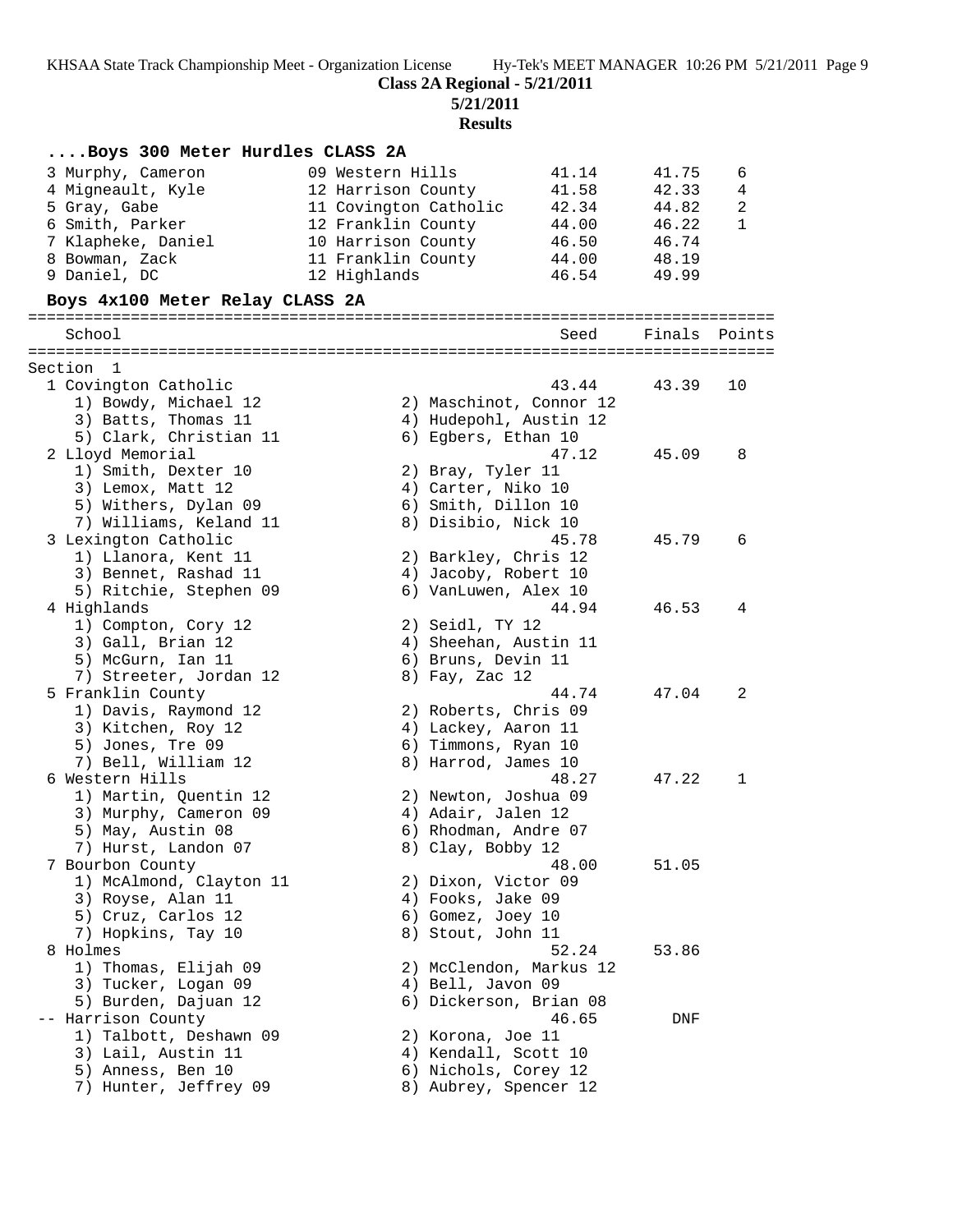#### **5/21/2011**

#### **Results**

#### **Boys 4x200 Meter Relay CLASS 2A**

| School                          | Seed                    | Finals  | Points       |
|---------------------------------|-------------------------|---------|--------------|
| 1 Franklin County               | 1:31.57                 | 1:31.66 | 10           |
| 1) Davis, Raymond 12            | 2) Harrod, James 10     |         |              |
| 3) Bell, William 12             | 4) Timmons, Ryan 10     |         |              |
| 5) Kitchen, Roy 12              | 6) Smith, Parker 12     |         |              |
| 7) Sturm, Ryan 11               | 8) Smith, Matthew B. 09 |         |              |
| 2 Highlands                     | 1:33.22                 | 1:32.51 | 8            |
| 1) Bruns, Devin 11              | 2) Fay, Zac 12          |         |              |
| 3) Streeter, Jordan 12          | 4) McGurn, Kyle 12      |         |              |
| 5) McGurn, Ian 11               | 6) Bruns, Drake 11      |         |              |
| 7) Compton, Cory 12             | 8) Sheehan, Austin 11   |         |              |
| 3 Covington Catholic            | 1:33.26                 | 1:33.32 | 6            |
| 1) Maschinot, Connor 12         | 2) Toebben, Zach 10     |         |              |
| 3) Hudepohl, Austin 12          | 4) Batts, Thomas 11     |         |              |
| 5) Clark, Christian 11          | 6) Egbers, Ethan 10     |         |              |
|                                 |                         |         |              |
| 4 Holmes                        | 1:34.90                 | 1:33.58 | 4            |
| 1) Bohannon, Kamal 11           | 2) Jackson, Brandon 12  |         |              |
| 3) Price, Marc 11               | 4) Burden, Nico 10      |         |              |
| 5) Dickerson, Brian 08          | 6) Keith, Jajuan 11     |         |              |
| 5 Harrison County               | 1:35.14                 | 1:35.11 | 2            |
| 1) Migneault, Kyle 12           | 2) Clarke, Brandon 11   |         |              |
| 3) Nichols, Corey 12            | 4) Anness, Ben 10       |         |              |
| 5) Hall, Campbelll 11           | 6) Talbott, Deshawn 09  |         |              |
| 7) Kendall, Scott 10            | 8) Lail, Austin 11      |         |              |
| 6 Lexington Catholic            | 1:36.70                 | 1:37.00 | $\mathbf 1$  |
| 1) Llanora, Kent 11             | 2) Barkley, Chris 12    |         |              |
| 3) Bennet, Rashad 11            | 4) Jacoby, Robert 10    |         |              |
| 5) Ritchie, Stephen 09          | 6) VanLuwen, Alex 10    |         |              |
| 7 Lloyd Memorial                | 1:37.50                 | 1:37.38 |              |
| 1) Withers, Dylan 09            | 2) Smith, Dexter 10     |         |              |
| 3) Lemox, Matt 12               | 4) Carter, Niko 10      |         |              |
| 5) Smith, Dillon 10             | 6) Williams, Keland 11  |         |              |
| 7) Bray, Tyler 11               | 8) Riddle, Zack 08      |         |              |
| 8 Bourbon County                | 1:42.00                 | 1:44.00 |              |
| 1) Dixon, Victor 09             | 2) McAlmond, Clayton 11 |         |              |
| 3) Royse, Alan 11               | 4) Stout, John 11       |         |              |
| 5) Cruz, Carlos 12              | 6) Fooks, Jake 09       |         |              |
|                                 |                         |         |              |
| 7) Hopkins, Tay 10              | 8) Gomez, Joey 10       |         |              |
| Boys 4x400 Meter Relay CLASS 2A |                         |         |              |
| School                          | Seed                    | Finals  | Points       |
|                                 |                         |         |              |
| -- Bourbon County               | 4:00.00                 | DO.     | undergarment |

1) Dixon, Victor 09 2) Royse, Alan 11 3) Stout, John 11 4) Scott, Jonathan 11 5) Fooks, Jake 09 6) Sparks, Tyler 10 7) Gomez, Joey 10 8) Cruz, Carlos 12 Section 2<br>1 Highlands 1 Highlands 3:37.64 3:34.00 10 1) Streeter, Jordan 12 2) Compton, Cory 12 3) McGurn, Kyle 12 (4) Gall, Brian 12 5) Bruns, Drake 11 6) Greene, Ryan 09 7) Fay, Zac 12 8) Rosenhagen, Austin 12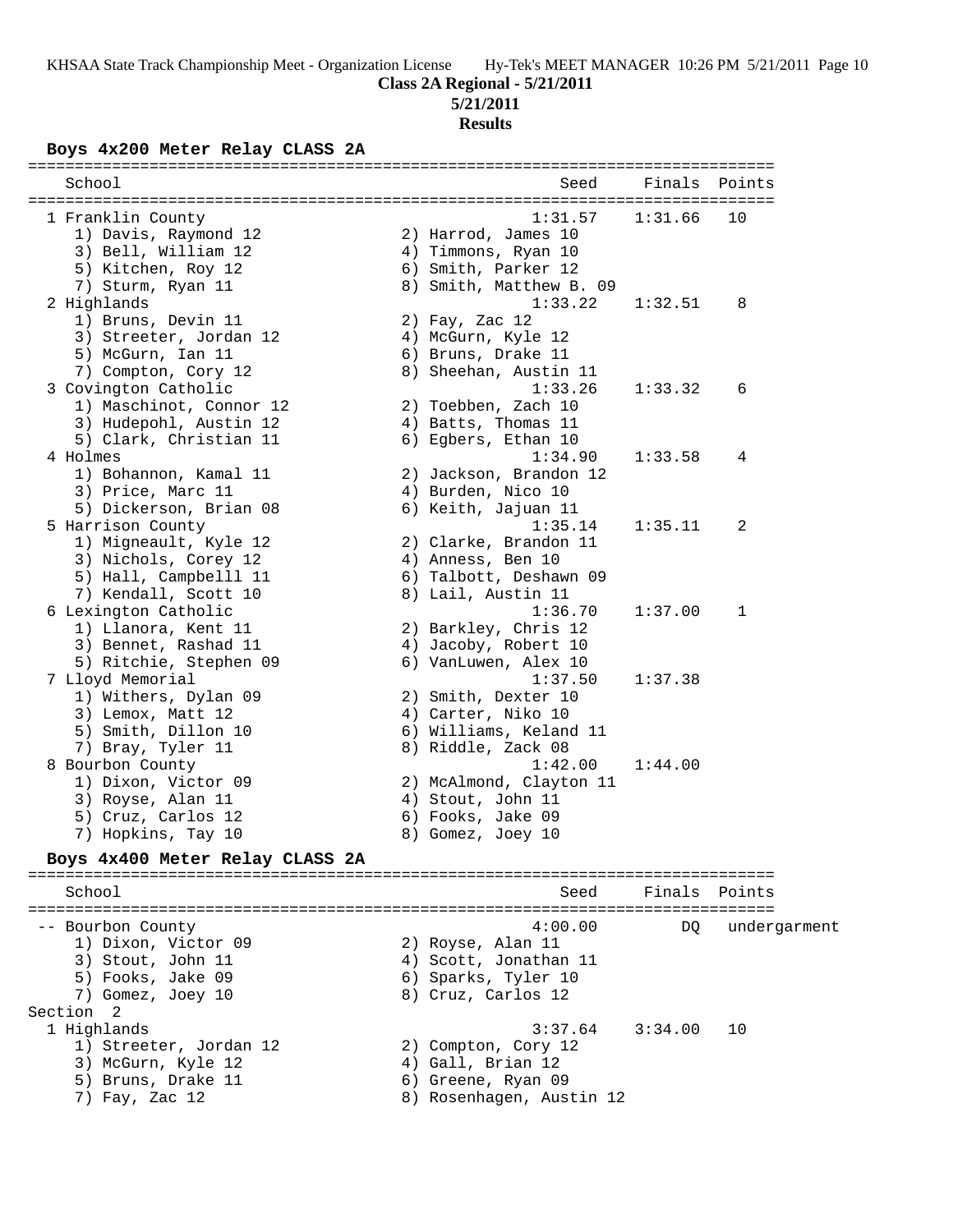### **5/21/2011**

#### **Results**

### **....Boys 4x400 Meter Relay CLASS 2A**

| School                                         |    | Seed                                          | Finals  | Points |
|------------------------------------------------|----|-----------------------------------------------|---------|--------|
| Boys 4x800 Meter Relay CLASS 2A                |    |                                               |         |        |
| 7) Kells, Jacob 10                             | 8) |                                               |         |        |
| 5) Spence, Jacob 12                            |    | 6) Young, Anthony 12                          |         |        |
| 3) Holmes, Ethan 12                            |    | 4) Howell, Jacob 11                           |         |        |
| 1) Flaugher, Austin 10                         |    | 2) Greene, Clinton 12                         |         |        |
| 9 Pendleton County                             |    | 3:56.86                                       | 3:58.56 |        |
| 7) Nieporte, Nick 09                           |    | 8) Smith, Dillon 10                           |         |        |
| 5) Riddle, Zack 08                             |    | 6) Williams, Keland 11                        |         |        |
| 3) Carter, Niko 10                             |    | 4) Withers, Dylan 09                          |         |        |
| 1) Smith, Dexter 10                            |    | 2) Lemox, Matt 12                             |         |        |
| 8 Lloyd Memorial                               |    | 3:39.49                                       | 3:49.96 |        |
| 7) May, Austin 08                              |    | 8) Adair, Jalen 12                            |         |        |
| 5) Hughes, Grant 11                            |    | 6) Hurst, Landon 07                           |         |        |
| 3) Murphy, Cameron 09                          |    | 4) Clay, Bobby 12                             |         |        |
| 1) Isaacs, John Paul 09                        |    | 2) Huffman, Austin 11                         |         |        |
| 7 Western Hills                                |    | 3:43.08                                       | 3:46.73 |        |
| 7) Dickerson, Brian 08                         |    | 8) Tucker, Logan 09                           |         |        |
| 3) Jackson, Brandon 12<br>5) Wilson, Jaylin 10 |    | 4) Bohannon, Kamal 11<br>6) Burden, Dajuan 12 |         |        |
| 1) Price, Marc 11                              |    | 2) Oder, Ryan 11                              |         |        |
| 6 Holmes                                       |    | 3:52.29                                       | 3:43.92 | 1      |
| 7) Barkley, Chris 12                           |    | 8) Bennet, Rashad 11                          |         |        |
| 5) Knies, Gavin 11                             |    | 6) Naylor, Duncan 09                          |         |        |
| 3) Baker, Thomas 11                            |    | 4) Babbage, Brian 11                          |         |        |
| 1) Llanora, Kent 11                            |    | 2) Richey, Joe 11                             |         |        |
| 5 Lexington Catholic                           |    | 3:40.20                                       | 3:39.92 | 2      |
| 7) Jones, Tre 09                               |    | 8) Roberts, Chris 09                          |         |        |
| 5) Harrod, James 10                            |    | 6) Sturm, Ryan 11                             |         |        |
| 3) VanArsdall, Will 12                         |    | 4) Smith, Parker 12                           |         |        |
| 1) Bell, William 12                            |    | 2) Kitchen, Roy 12                            |         |        |
| 4 Franklin County                              |    | 3:41.00                                       | 3:39.81 | 4      |
| 7) Flynn, Alex 11                              | 8) |                                               |         |        |
| 5) Connelly, Alex 12                           |    | 6) Egbers, Ethan 10                           |         |        |
| 3) Torbeck, Will 12                            |    | 4) Panoushek, Ryan 11                         |         |        |
| 1) Snyder, Ryan 12                             |    | 2) Toebben, Zach 10                           |         |        |
| 3 Covington Catholic                           |    | 3:37.14                                       | 3:37.05 | 6      |
| 7) Kendall, Scott 10                           |    | 8) Gross, Elijah 10                           |         |        |
| 5) Martin, Tyler 11                            |    | 6) Thomas, Joe 10                             |         |        |
| 3) Lail, Austin 11                             |    | 4) Slucher, Nick 11                           |         |        |
| 1) Hall, Campbelll 11                          |    | 2) Clarke, Brandon 11                         |         |        |
| 2 Harrison County                              |    | 3:39.50                                       | 3:34.40 | 8      |

### ================================================================================ Section 1 1 Covington Catholic 8:32.34 8:32.40 10 1) Baker, Matt 12 2) Flynn, Alex 11 3) Greenwell, Christian 10  $\hskip1cm$  4) Kreke, Sean 11 5) Le, Khang 12 (6) Ruwe, Sam 11 7) Schieman, Eric 11 (8) 2 Harrison County 8:45.53 8:33.53 8 1) Martin, Tyler 11 2) Slucher, Nick 11 3) Thomas, Joe 10 4) Carr, Grant 09 5) Faulconer, Joey 10 (6) Palmer, Keenan 12